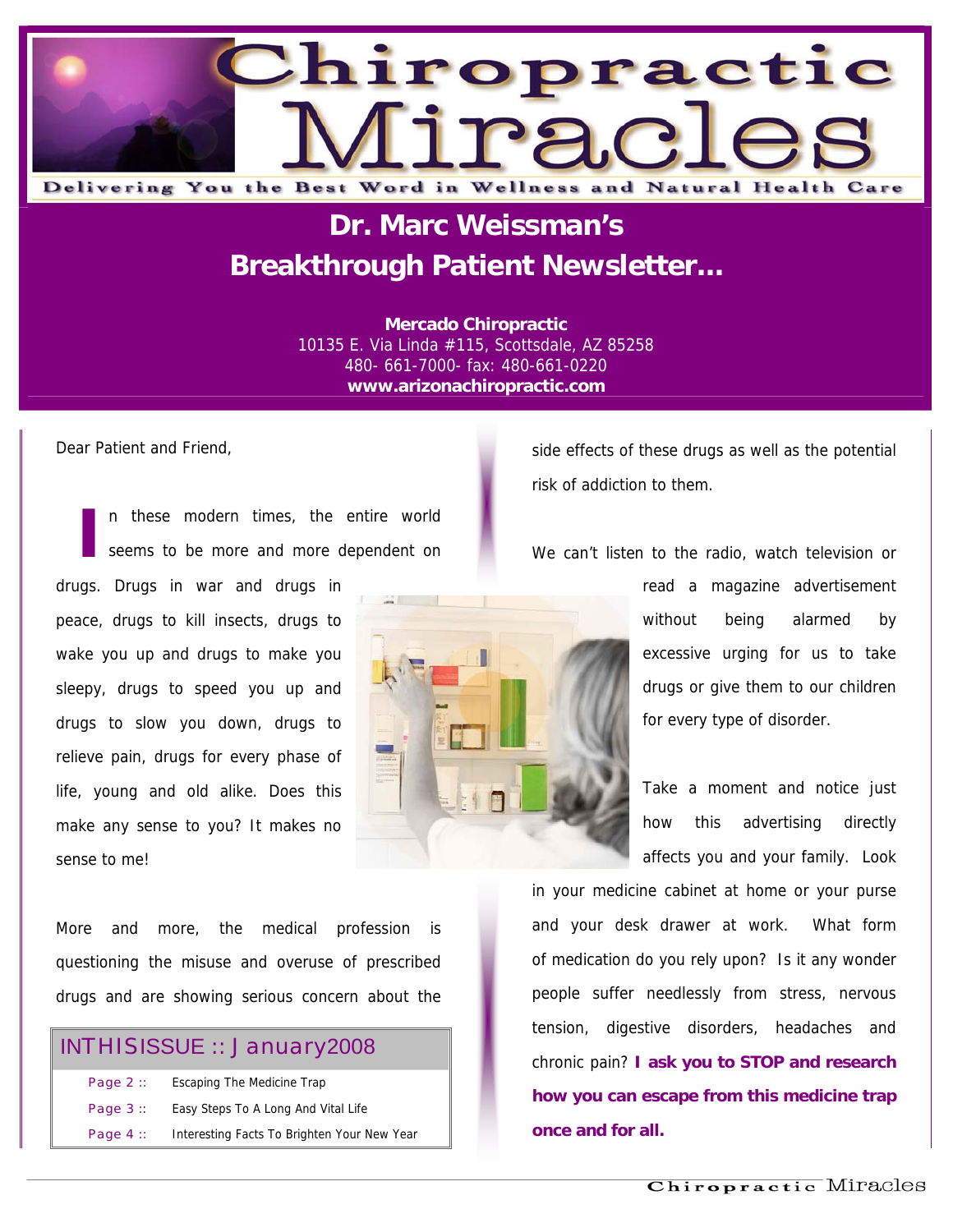Doctors of Chiropractic do not prescribe drugs. For over 112 years, chiropractors have empowered people to understand that every function of the body is controlled and directed through the nerve system. Health comes from within. When the nerve system is clear from any interference and the communication

from the brain to organs and tissues is 100%, the function of the body will be normal, and normal function brings health.

Doctors of Chiropractic focus on the significance of the



spinal column as the key to health. The spinal column is the strength and support of the body. It serves as the means of articulation for the larger bones and the attachment of major muscles. And most important, the spinal column houses the spinal cord and contains openings between the vertebrae for nerves to exit and provide direct communication between the brain and the body. Thus, the spine is the master control center for the entire nerve system and the key to your health!

During our busy everyday lives we experience different forms of stress such as physical stress

(accidents, falls, lifting heavy objects, etc.), emotional stress (children, work, divorce, money etc.), and chemical stress (processed foods, drugs, water pollution, etc.) These forms of stress can cause misalignment of the spinal bones resulting in interruption of nerve flow and proper communication from the brain to the rest of the body. This is called a vertebral subluxation and results in diminished body function, lowered immune resistance and ultimately disease.

**Chiropractic care is a health care approach based upon the body's natural ability to heal itself and is a very important step in your commitment to optimal health.** Optimal health is one of your most valuable possessions. We should value ourselves enough to strive for the highest level of health. When we take responsibility for the choices we make regarding



health, we give ourselves the best opportunity to achieve all of our health goals. Chiropractic care can help give us the natural health we deserve when we commit to learning more about our body and take all of the necessary steps to stay well.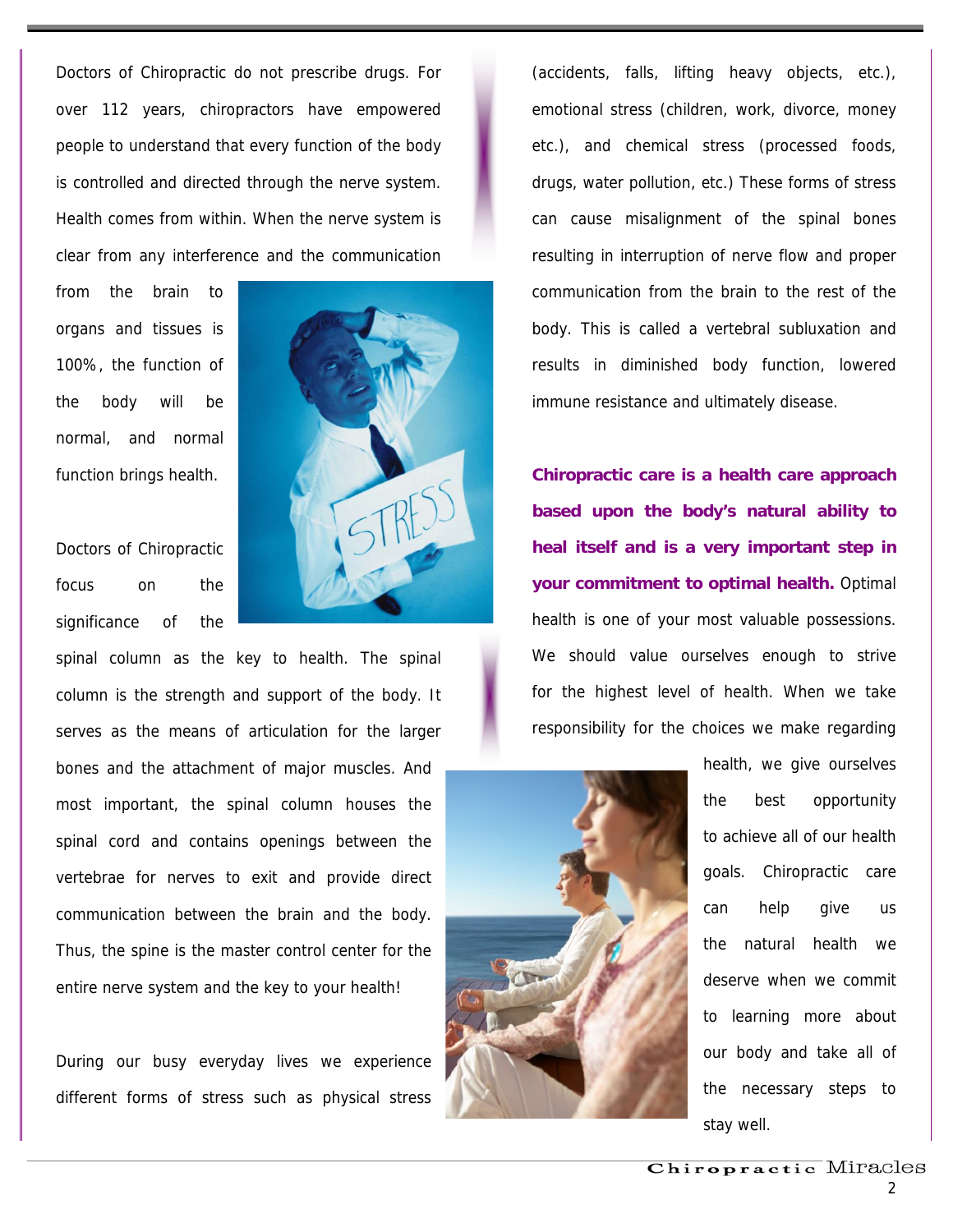# **Easy Steps to a Long and Vital Life**

#### **Minimize the Stress…**

Before adding more things to our lives we must give thought to shedding some of the workload. Stress is a killer of life and vitality. Find ways to minimize it, whether through relaxation techniques, changing jobs or playing more.

#### **Feed the Mind and Soul …**

Many psychological and social factors may either shorten or lengthen our lives. Getting enough sleep, having a sense of humor, developing a spiritual life, building long-term relationships with people, attending cultural events, and owning a pet have all been associated with extending life expectancy.

#### **Don't Overindulge …**

Many times increased vitality can be felt immediately by reducing

over-indulgence in alcohol, caffeine beverages, junk food, candy and a heavy, high-fat diet.

#### **Exercise the Body …**

For many people, exercising is not fun and it's hard to exercise consistently with a busy lifestyle. A fitness plan does not have to be elaborate to produce health benefits. Even a daily 30 minute walk has been shown to improve health.



#### **Exercise the Brain …**

Staying mentally sharp is just as important as staying physically fit. Challenge the mind with new experiences, such as traveling, reading and being creative.

## **Eat A Natural Diet With Plenty Of Fruits And Vegetables …**

Fresh foods contain higher levels of vitamins than do processed foods.

#### **Have a Purpose In Life …**

Long-lived individuals often feel they have a mission or special purpose in life. Never stop learning, working or finding new causes to promote.

### **Maximize Nerve System Function …**

Be sure the life and vitality flowing from the brain through the spinal column and nerve system are free of interference. Clear the interference through chiropractic care for the messages necessary for all organs, tissues, immune and other systems to work properly. Maximum nerve system function helps integrate other important health factors including proper rest, exercise, a nutritious diet and a good mental attitude.